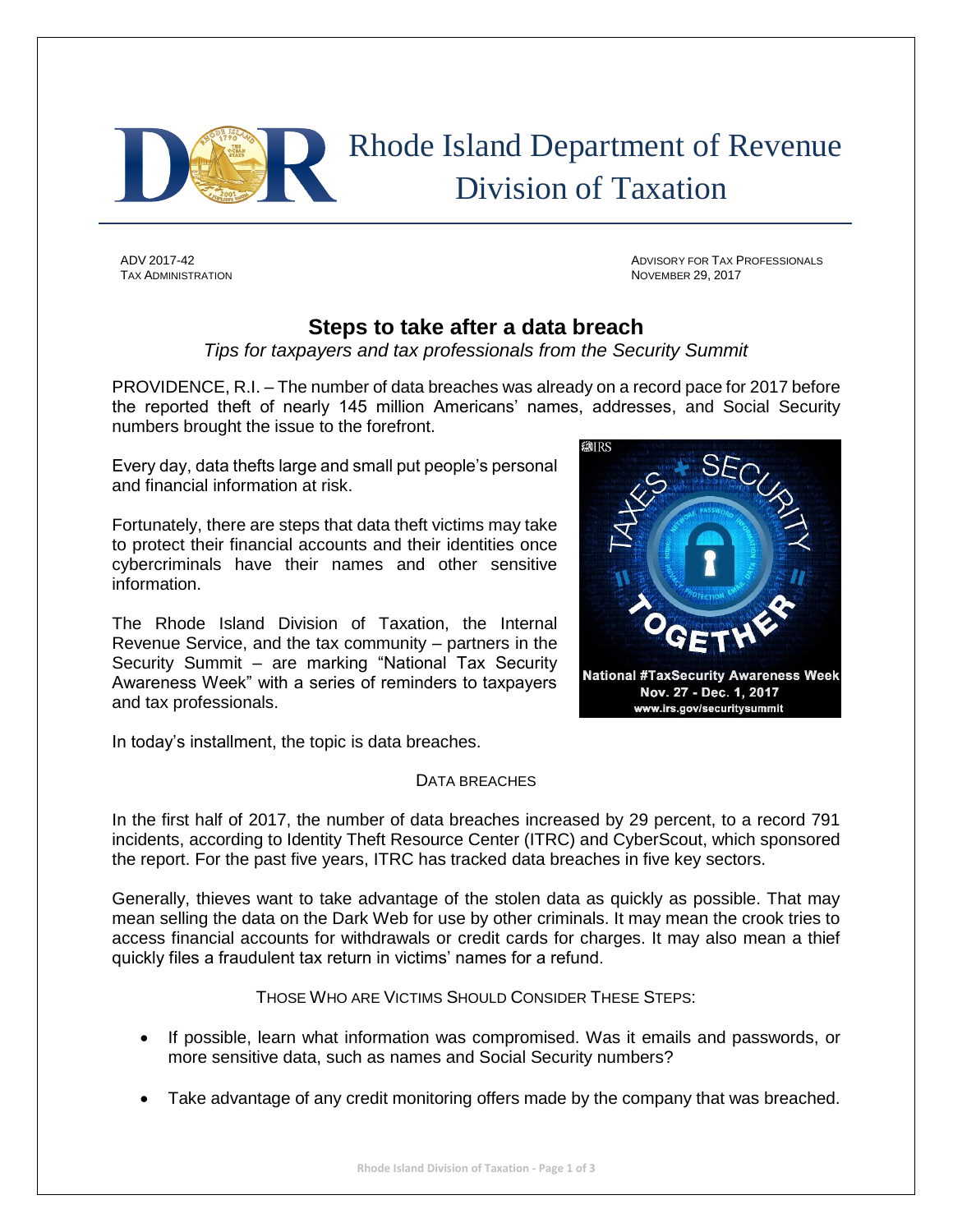- Place a freeze on credit accounts to prevent access to credit records. There may be a fee for requesting one. This varies by state. At a minimum, place a fraud alert on credit accounts by contacting one of the three major credit bureaus. A fraud alert on credit records is not as secure as a freeze, but a fraud alert is free.
- Reset passwords on online accounts, especially financial, email, and social media accounts. Experts recommend at least 10-digit passwords, mixing letters, numbers and special characters. Use different passwords for each account. Use a password manager, if necessary.



 Use two-factor authentication wherever it is offered on

financial, email, and social media accounts. Two-factor authentication requires entry of a username and password and then a security code, generally sent via text to a mobile phone you've pre-registered.

The scale of a major credit bureau's breach, which was reported this summer, has prompted many questions, especially about how a victim's taxes may be affected. Because of the work by the Security Summit, more protections are in place to protect taxpayers from tax-related identity theft. Thieves will need more than a name, address, birth data, and Social Security number to file a fraudulent tax return.

TIPS FOR THE 2018 TAX SEASON; WILL FILING EARLY HELP?

The Security Summit reminds taxpayers that they should file their tax return as early as they can, but not before they are sure they have all the proper information and supporting Forms W-2 and 1099. Taxpayers should always file an accurate tax return. Filing before all information is received puts taxpayers at risk of needing to file an amended tax return, paying interest or penalties, or even receiving a notice or audit.

The IRS and states have put many new defenses in place to help protect taxpayers from identity theft. The new protections have worked well to protect taxpayers, and some key indicators of identity theft on tax returns have dropped by around two-thirds since 2015.

These protections are especially helpful if criminals only have names, addresses, and SSNs – which was the information stolen in recent incidents. However, there are continuing concerns that cybercriminals will try to build on this basic information by trying to obtain more specific financial details from taxpayers and tax professionals to help the criminals file fraudulent tax returns.

In addition, no one yet knows what thieves may do with information from the data breaches. The Summit partners believe cybercriminals will increasingly look to steal more detailed information from taxpayers, tax professionals, and businesses to help file a fraudulent tax return. The volume of victims means everyone – the tax agencies, tax professionals, and taxpayers – must be vigilant going into the 2018 tax filing season and be alert to any unusual activity.